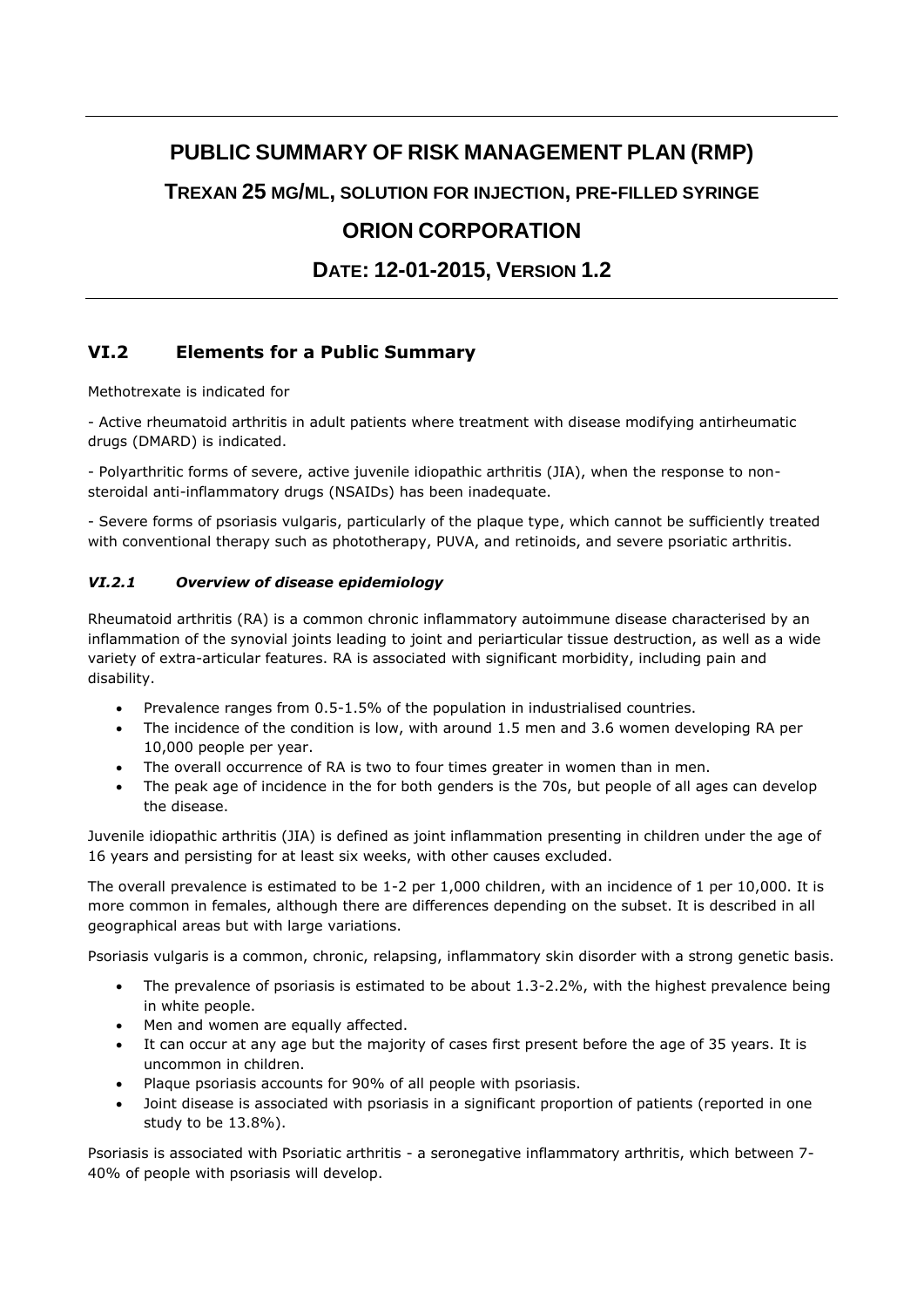## *VI.2.2 Summary of treatment benefits*

Rheumatoid arthritis (RA) is a common chronic inflammatory autoimmune disease. Suppression of inflammation in the early stages of the disease can result in substantial improvements in long-term outcomes. Improvements in the use of existing disease-modifying drugs are important in reducing morbidity and mortality from RA.

In juvenile idiopathic arthritis (JIA), untreated chronic inflammation can lead to growth failure or abnormality, osteoporosis and delayed puberty.

Methotrexate is the first choice of systemic agent for people with psoriasis who fulfil the criteria for systemic therapy except that ciclosporin should be offered as the first choice of systemic agent for people who need rapid or short-term disease control (eg, a psoriasis flare), have palmoplantar pustulosis, or are considering conception (both men and women) and systemic therapy cannot be avoided.

Methotrexate is useful for extensive chronic plaque psoriasis in patients who are inadequately controlled by topical therapy alone, or where there is concomitant psoriatic arthropathy. Methotrexate can cause a clinically significant rise in transaminases and long-term therapy may be associated with liver fibrosis.

#### *VI.2.3 Unknowns relating to treatment benefits*

The treatment benefits of Methotrexate are well established.

References:

Adib N, Silman A, Thomson W; Outcome following onset of juvenile idiopathic inflammatory arthritis: I. frequency of different outcomes. Rheumatology (Oxford). 2005 Aug;44(8):995-1001. Epub 2005 Apr 12.

Petty RE, Southwood TR, Manners P, et al; International League of Associations for Rheumatology classification of juvenile idiopathic arthritis: second revision, Edmonton, 2001. J Rheumatol. 2004 Feb;31(2):390-2.

Psoriasis, NICE Clinical Guideline (Oct 2012)

Rheumatoid arthritis: the management of rheumatoid arthritis in adults, NICE Clinical Guideline (February 2009)

Oen K, Malleson PN, Cabral DA, et al; Disease course and outcome of juvenile rheumatoid arthritis in a multicenter cohort. J Rheumatol. 2002 Sep;29(9):1989-99.

#### *VI.2.4 Summary of safety concerns*

#### **Important identified risks**

| <b>Risk</b>                   | What is known                     | <b>Preventability</b>               |
|-------------------------------|-----------------------------------|-------------------------------------|
| Medication error/dose related | Methotrexate for the therapy of   | Patients have to be clearly         |
| toxicity                      | rheumatic or skin diseases must   | informed that Methotrexate          |
|                               | only be used once weekly.         | must be administered <b>once</b>    |
|                               |                                   | <b>weekly.</b> It is recommended to |
|                               | Faulty dosing may lead to         | specify a certain day of the week   |
|                               | serious adverse effects including | as "day for injection".             |
|                               | fatal courses.                    |                                     |
|                               |                                   | Occurrence and severity of          |
|                               | Doses exceeding 20 mg/week        | undesirable effects depend on       |
|                               | can be associated with            | dosage level and frequency of       |
|                               | significant increase in toxicity, | methotrexate administration.        |
|                               | especially bone marrow            | However, as severe adverse          |
|                               | suppression.                      | reactions may occur even at         |
|                               |                                   | lower doses, it is indispensable    |
|                               |                                   | that the doctor monitors            |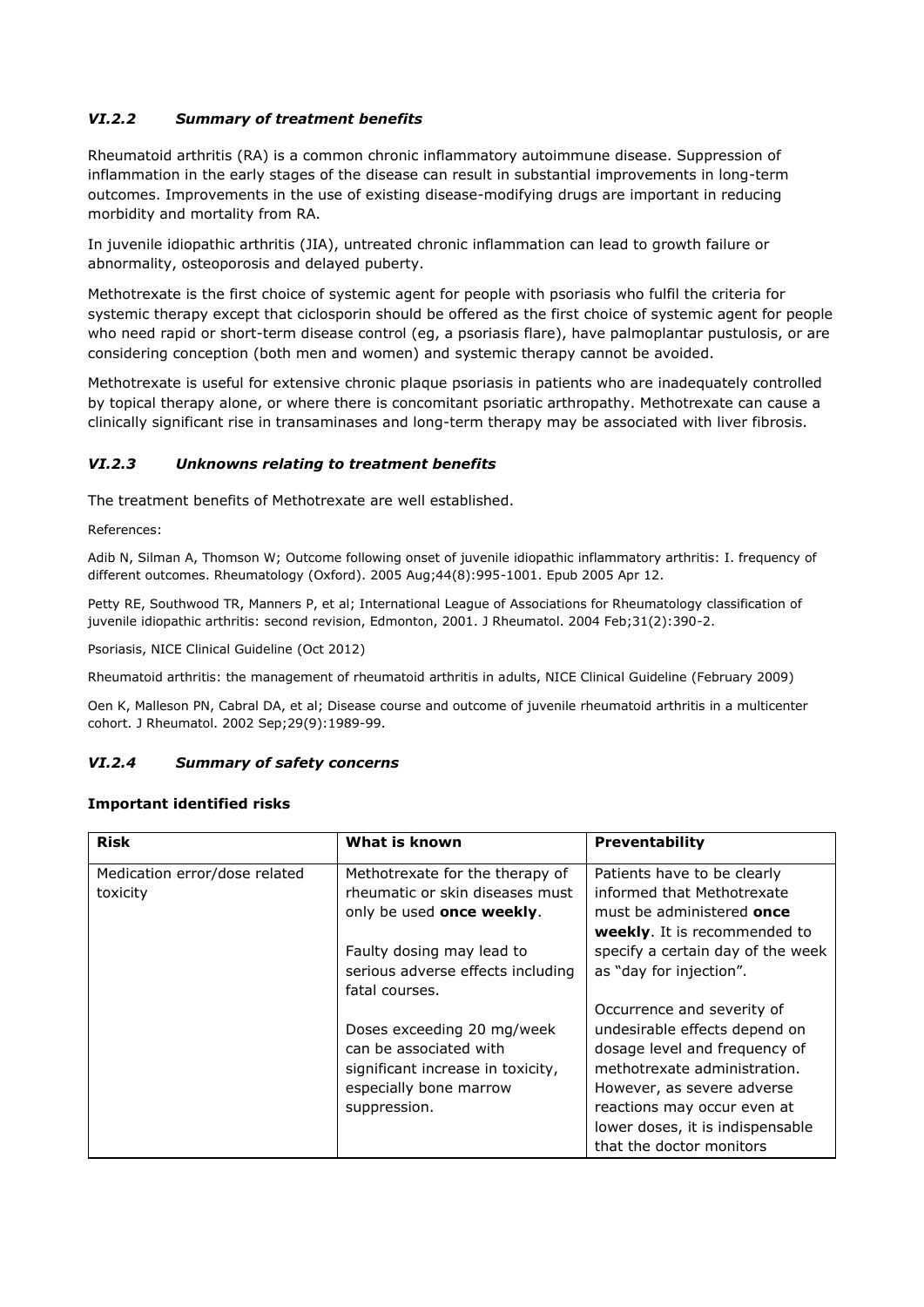| <b>Risk</b>                     | <b>What is known</b>                                                                                                                                                                                                                | Preventability                                                                                                                                                                                                                                                                                                                                                                                                            |
|---------------------------------|-------------------------------------------------------------------------------------------------------------------------------------------------------------------------------------------------------------------------------------|---------------------------------------------------------------------------------------------------------------------------------------------------------------------------------------------------------------------------------------------------------------------------------------------------------------------------------------------------------------------------------------------------------------------------|
|                                 |                                                                                                                                                                                                                                     | patients regularly at short<br>intervals.                                                                                                                                                                                                                                                                                                                                                                                 |
|                                 |                                                                                                                                                                                                                                     | Most undesirable effects are<br>reversible if recognised early. If<br>such adverse reactions occur,<br>dosage should be reduced or<br>therapy be interrupted and<br>appropriate countermeasures<br>should be taken. Methotrexate<br>therapy should only be resumed<br>with caution, under close<br>assessment of the necessity for<br>treatment and with increased<br>alertness for possible<br>reoccurrence of toxicity. |
| Liver impairment/liver toxicity | Methotrexate has potentially<br>toxic effects on liver.<br>Regular alcohol consumption<br>and administration of additional<br>liver toxic medicinal products<br>increase the probability of toxic<br>liver effects of methotrexate. | Methotrexate should be<br>administered with great caution,<br>if at all, to patients with<br>significant current or previous<br>liver disease, especially if due to<br>alcohol. If bilirubin is $>$ 5 mg/dl<br>(85.5 µmol/l), methotrexate is<br>contraindicated.                                                                                                                                                         |
|                                 |                                                                                                                                                                                                                                     | Methotrexate must not be used,<br>if the patient has severe liver<br>insufficiency.                                                                                                                                                                                                                                                                                                                                       |
|                                 |                                                                                                                                                                                                                                     | Liver enzymes, bilirubin and<br>serum albumin should be<br>monitored before starting the<br>therapy. If clinically indicated<br>hepatitis should be excluded.                                                                                                                                                                                                                                                             |
|                                 |                                                                                                                                                                                                                                     | Monitoring of the liver function<br>during the therapy.                                                                                                                                                                                                                                                                                                                                                                   |
|                                 |                                                                                                                                                                                                                                     | In case of constant increase in<br>liver enzymes, a reduction of the<br>dose or discontinuation of<br>therapy should be taken into<br>consideration.                                                                                                                                                                                                                                                                      |
|                                 |                                                                                                                                                                                                                                     | Patients taking potentially liver<br>toxic medicinal products during<br>methotrexate therapy (e.g.<br>leflunomide, and retinoids)<br>should be closely monitored for<br>possibly increased liver toxicity.                                                                                                                                                                                                                |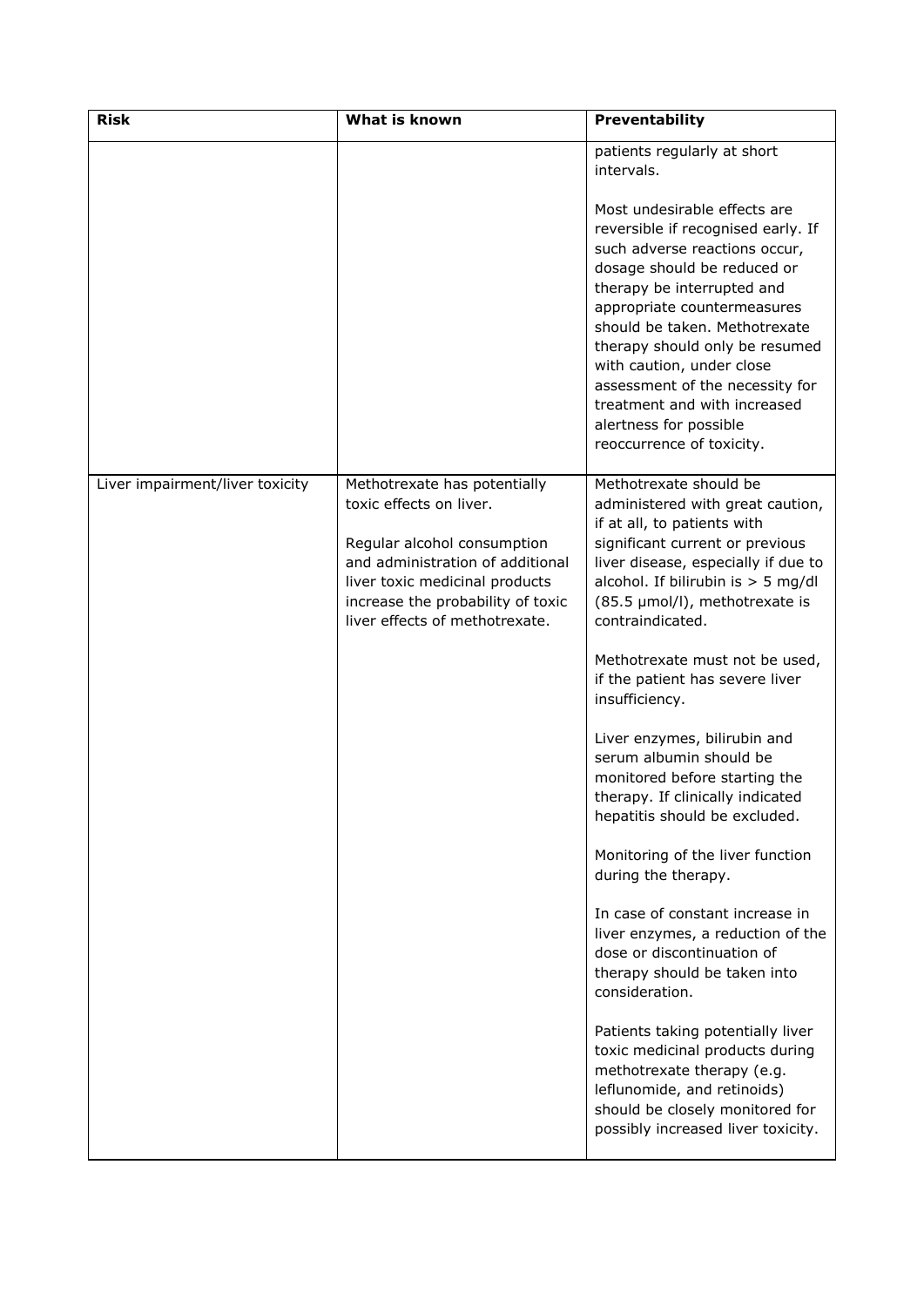| <b>Risk</b>                          | <b>What is known</b>                                                                                                                                     | Preventability                                                                                                                                                                                                                                                                                                                                                                                                                        |
|--------------------------------------|----------------------------------------------------------------------------------------------------------------------------------------------------------|---------------------------------------------------------------------------------------------------------------------------------------------------------------------------------------------------------------------------------------------------------------------------------------------------------------------------------------------------------------------------------------------------------------------------------------|
|                                      |                                                                                                                                                          | Alcohol consumption should be                                                                                                                                                                                                                                                                                                                                                                                                         |
|                                      |                                                                                                                                                          | avoided during treatment with                                                                                                                                                                                                                                                                                                                                                                                                         |
|                                      |                                                                                                                                                          | methotrexate.                                                                                                                                                                                                                                                                                                                                                                                                                         |
| Kidney impairment                    | As methotrexate is eliminated<br>mainly through kidneys,<br>increased methotrexate<br>concentrations in serum are to                                     | Methotrexate should be used<br>with caution in patients<br>withimpaired kidney function<br>and dose should be adjusted.                                                                                                                                                                                                                                                                                                               |
|                                      | be expected in case of kidney<br>insufficiency, which may result<br>in severe undesirable effects.                                                       | Methotrexate must not be used,<br>if the patient has severe kidney<br>insufficiency.                                                                                                                                                                                                                                                                                                                                                  |
|                                      |                                                                                                                                                          | Kidney function should be<br>monitored before and during the<br>therapy.                                                                                                                                                                                                                                                                                                                                                              |
|                                      |                                                                                                                                                          | Where kidney function may be<br>compromised (e.g. in the<br>elderly), monitoring should take<br>place more frequently. This<br>applies in particular, when<br>medicinal products are<br>administered concomitantly,<br>which affect the elimination of<br>methotrexate, cause kidney<br>damage (e.g. non-steroidal anti-<br>inflammatory medicinal<br>products) or which can<br>potentially lead to impairment of<br>blood formation. |
|                                      |                                                                                                                                                          | Dehydration may also intensify<br>the toxicity of methotrexate so it<br>is important to drink enough<br>fluids.                                                                                                                                                                                                                                                                                                                       |
| Immunosuppression/<br>Immunotoxicity | Immunosuppression, sepsis,<br>opportunistic infections (may be<br>fatal in some cases) and<br>infections caused by the<br>cytomegalo virus are listed as | Methotrexate must not be used,<br>if the patient has serious, acute<br>or chronic infections, such as<br>tuberculosis and HIV.                                                                                                                                                                                                                                                                                                        |
|                                      | possible methotrexate adverse<br>drug reactions.                                                                                                         | During methotrexate therapy<br>concurrent vaccination with live<br>vaccines must not be carried                                                                                                                                                                                                                                                                                                                                       |
|                                      | Individual cases of lymphoma,<br>which abated in a number of                                                                                             | out.                                                                                                                                                                                                                                                                                                                                                                                                                                  |
|                                      | cases once methotrexate<br>treatment had been<br>discontinued, are also listed as<br>adverse drug reaction. However,                                     | Patients should be advised to<br>report all signs and symptoms<br>suggestive of infection.                                                                                                                                                                                                                                                                                                                                            |
|                                      | in a recent study, it was not<br>possible to establish that<br>methotrexate therapy increases<br>the incidence of lymphomas.                             | Therapy must be discontinued if<br>malignant lymphomas occur.                                                                                                                                                                                                                                                                                                                                                                         |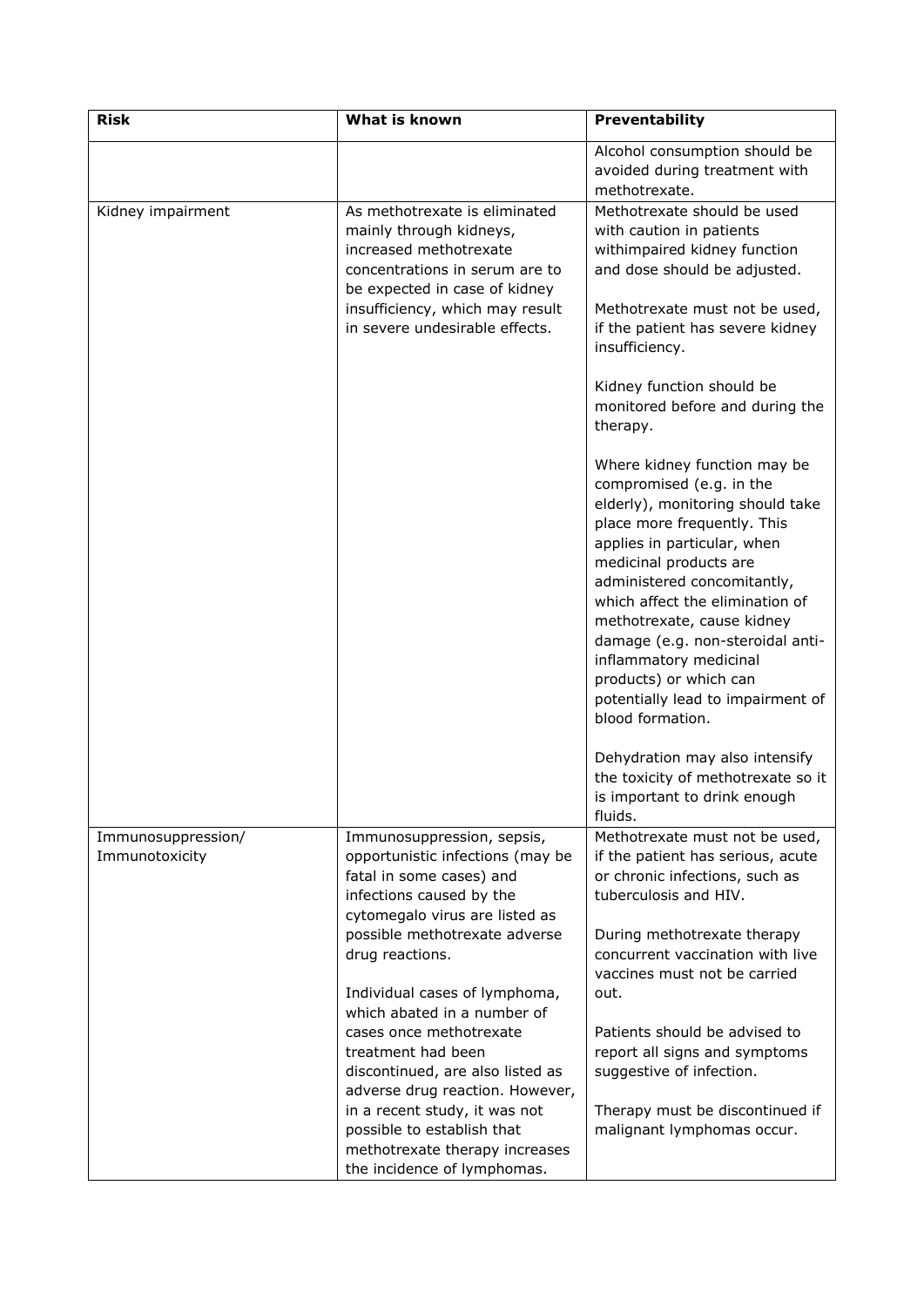| <b>Risk</b>               | What is known                                                                                                                                                                                                                                                                                                                                                                                                                   | Preventability                                                                                                                                                                                                                                                                                                                                                                                        |
|---------------------------|---------------------------------------------------------------------------------------------------------------------------------------------------------------------------------------------------------------------------------------------------------------------------------------------------------------------------------------------------------------------------------------------------------------------------------|-------------------------------------------------------------------------------------------------------------------------------------------------------------------------------------------------------------------------------------------------------------------------------------------------------------------------------------------------------------------------------------------------------|
| Alimentary canal toxicity | Diarrhoea and ulcerative<br>stomatitis (mouth inflammation<br>with sores) can be toxic effects<br>and require interruption of the<br>therapy, otherwise<br>haemorrhagic (bleeding)<br>enteritis (inflammation of the<br>intestine) and death from<br>intestinal perforation may occur.                                                                                                                                          | Methotrexate must not be used,<br>if the patient has ulcers(sores)<br>of the oral cavity and known<br>active stomach-intestinal ulcer<br>disease.<br>During therapy (at least once a<br>month during the first six<br>months and every three months<br>thereafter) examination of the<br>mouth and throat for mucosal<br>changes should be performed.                                                 |
| Lung toxicity             | Acute or chronic interstitial<br>pneumonitis (lung<br>inflammation), often associated<br>with blood eosinophilia (high<br>amount of certain type of white<br>blood cells), may occur and<br>deaths have been reported.<br>Symptoms typically include<br>dyspnoea (shortness of breath),<br>cough (especially a dry non-<br>productive cough) and fever for<br>which patients should be<br>monitored at each follow-up<br>visit. | Before beginning methotrexate<br>therapy or re-instituting<br>methotrexate therapy after a<br>rest period chest x-ray should<br>be taken.<br>Patients should be informed of<br>the risk of pneumonitis and<br>advised to contact their doctor<br>immediately should they<br>develop persistent, dry,<br>irritating cough, general illness,<br>shortness of breath, chest pain,<br>fever.              |
|                           | Lung/respiratory symptoms<br>require a quick diagnosis and<br>discontinuation of methotrexate<br>therapy. Pneumonitis can occur<br>at all dosages.                                                                                                                                                                                                                                                                              | Methotrexate should be<br>withdrawn from patients with<br>pulmonary symptoms and a<br>thorough investigation (including<br>chest x-ray) should be made to<br>exclude infection. If<br>methotrexate induced lung<br>disease is suspected, treatment<br>with corticosteroids should be<br>initiated and treatment with<br>methotrexate should not be<br>restarted.                                      |
| <b>Blood toxicity</b>     | Suppression in blood cell<br>formation caused by<br>methotrexate may occur<br>abruptly and with apparently<br>safe dosages.<br>Under (pre-)treatment with<br>substances that may have<br>adverse reactions affecting the<br>bone marrow (e.g.sulfonamides,<br>trimethoprim/sulfamethoxazole,<br>chloramphenicol,<br>pyrimethamine), the risk of<br>pronounced blood cell forming                                                | Any profound drop in white cell<br>or platelet counts indicate<br>immediate withdrawal of the<br>medicinal product and<br>appropriate supportive therapy.<br>Methotrexate must not be used<br>if the patient has pre-existing<br>blood disorders, such as<br>incompletely developed bone<br>marrow (bone marrow<br>hypoplasia), lack of platelets or<br>white blood cells, or significant<br>anaemia. |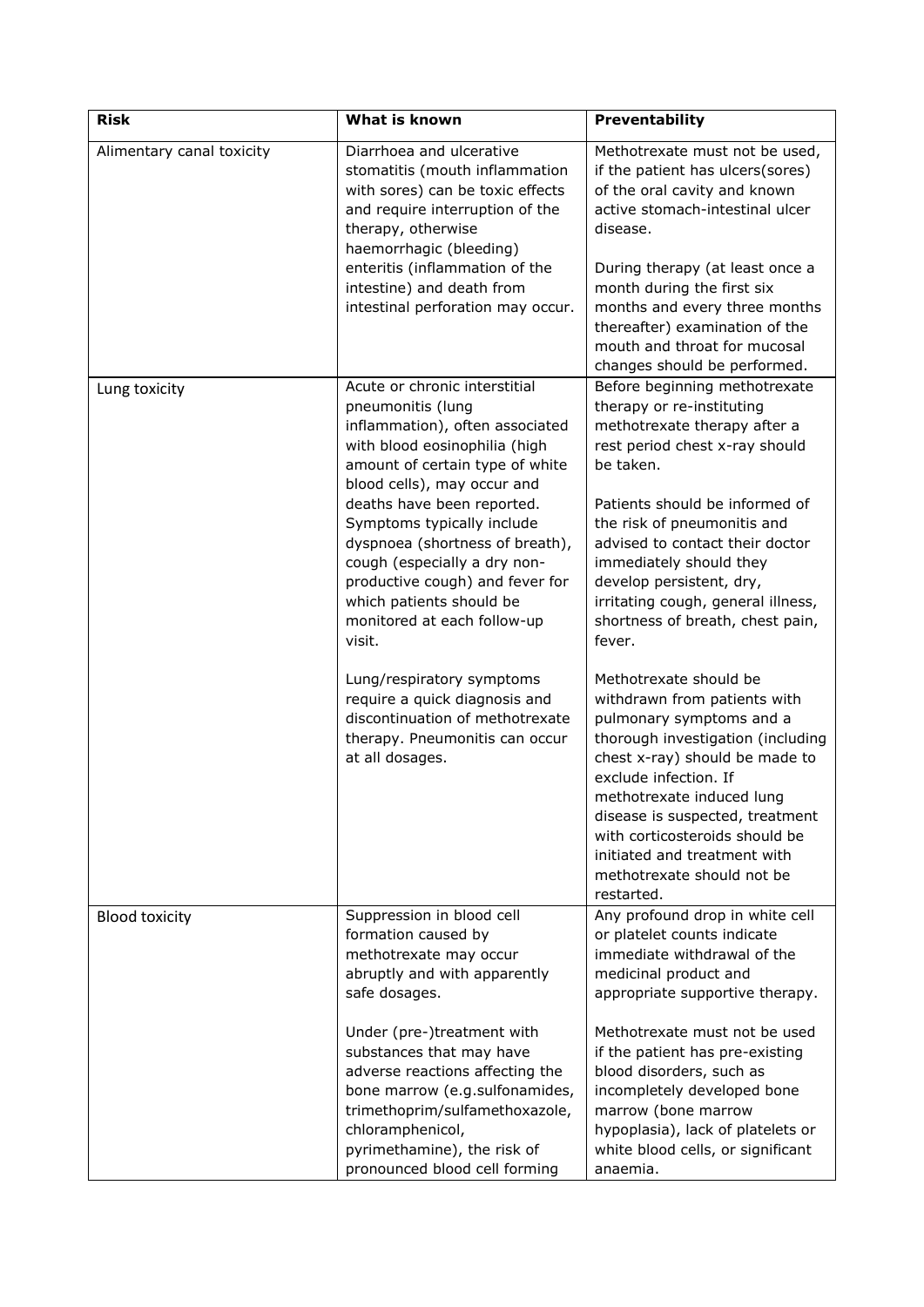| <b>Risk</b>                     | What is known                                                      | Preventability                                             |
|---------------------------------|--------------------------------------------------------------------|------------------------------------------------------------|
|                                 | disorders during methotrexate                                      |                                                            |
|                                 | therapy must be considered.                                        | Before beginning methotrexate                              |
|                                 |                                                                    | therapy or re-instituting                                  |
|                                 | The combined use of                                                | methotrexate therapy after a                               |
|                                 | methotrexate and leflunomide                                       | rest period and during therapy                             |
|                                 | may increase the risk for                                          | (at least once a month during                              |
|                                 | pancytopenia (general lack of                                      | the first six months and every                             |
|                                 | blood cells).                                                      | three months thereafter),                                  |
|                                 |                                                                    | complete blood count with                                  |
|                                 |                                                                    | differential blood count and                               |
|                                 |                                                                    | platelets should be taken.                                 |
|                                 |                                                                    | Patients simultaneously taking                             |
|                                 |                                                                    | blood toxic medicinal products                             |
|                                 |                                                                    | (e.g. leflunomide) should be                               |
|                                 |                                                                    | monitored closely with blood                               |
|                                 |                                                                    | count and platelets.                                       |
| Administration during pregnancy | Methotrexate causes                                                | Methotrexate must not be used                              |
| and lactation                   | embryotoxicity, abortion and                                       | during pregnancy and breast-                               |
|                                 | foetal defects in humans.                                          | feeding. If use during the                                 |
|                                 |                                                                    | lactation period should become                             |
|                                 | In animal studies, methotrexate                                    | necessary, breast-feeding is to                            |
|                                 | has shown reproductive toxicity,                                   | be stopped prior to treatment.                             |
|                                 | especially during the first                                        |                                                            |
|                                 | trimester (first three months of                                   | Possible risks of effects on                               |
|                                 | pregnancy). Methotrexate has                                       | reproduction should be                                     |
|                                 | been shown to be teratogenic to<br>humans; it has been reported to | discussed with patients of<br>childbearing potential.      |
|                                 | cause foetal death and/or                                          |                                                            |
|                                 | congenital abnormalities.                                          | In women of child-bearing age,                             |
|                                 | Exposure of a limited number of                                    | any existing pregnancy must be                             |
|                                 | pregnant women (42) resulted                                       | excluded with certainty by                                 |
|                                 | in an increased incidence (1:14)                                   | taking appropriate measures,                               |
|                                 | of malformations (cranial,                                         | e.g. a pregnancy test, prior to                            |
|                                 | cardiovascular and extremital).                                    | initiating therapy.                                        |
|                                 | If methotrexate is discontinued                                    |                                                            |
|                                 | prior to conception, normal<br>pregnancies have been reported.     | Women must not get pregnant<br>during methotrexate therapy |
|                                 |                                                                    | and patients of sexually mature                            |
|                                 | Methotrexate passes into breast                                    | age (women and men) must use                               |
|                                 | milk and may cause toxicity in                                     | effective contraception during                             |
|                                 | nursing infants.                                                   | treatment with Methotrexate                                |
|                                 |                                                                    | and at least 6 months                                      |
|                                 |                                                                    | thereafter.                                                |
|                                 |                                                                    | If, nevertheless, pregnancy                                |
|                                 |                                                                    | occurs during this period,                                 |
|                                 |                                                                    | medical advice should be given                             |
|                                 |                                                                    | regarding the risk of harmful                              |
|                                 |                                                                    | effects on the child associated                            |
|                                 |                                                                    | with treatment.                                            |